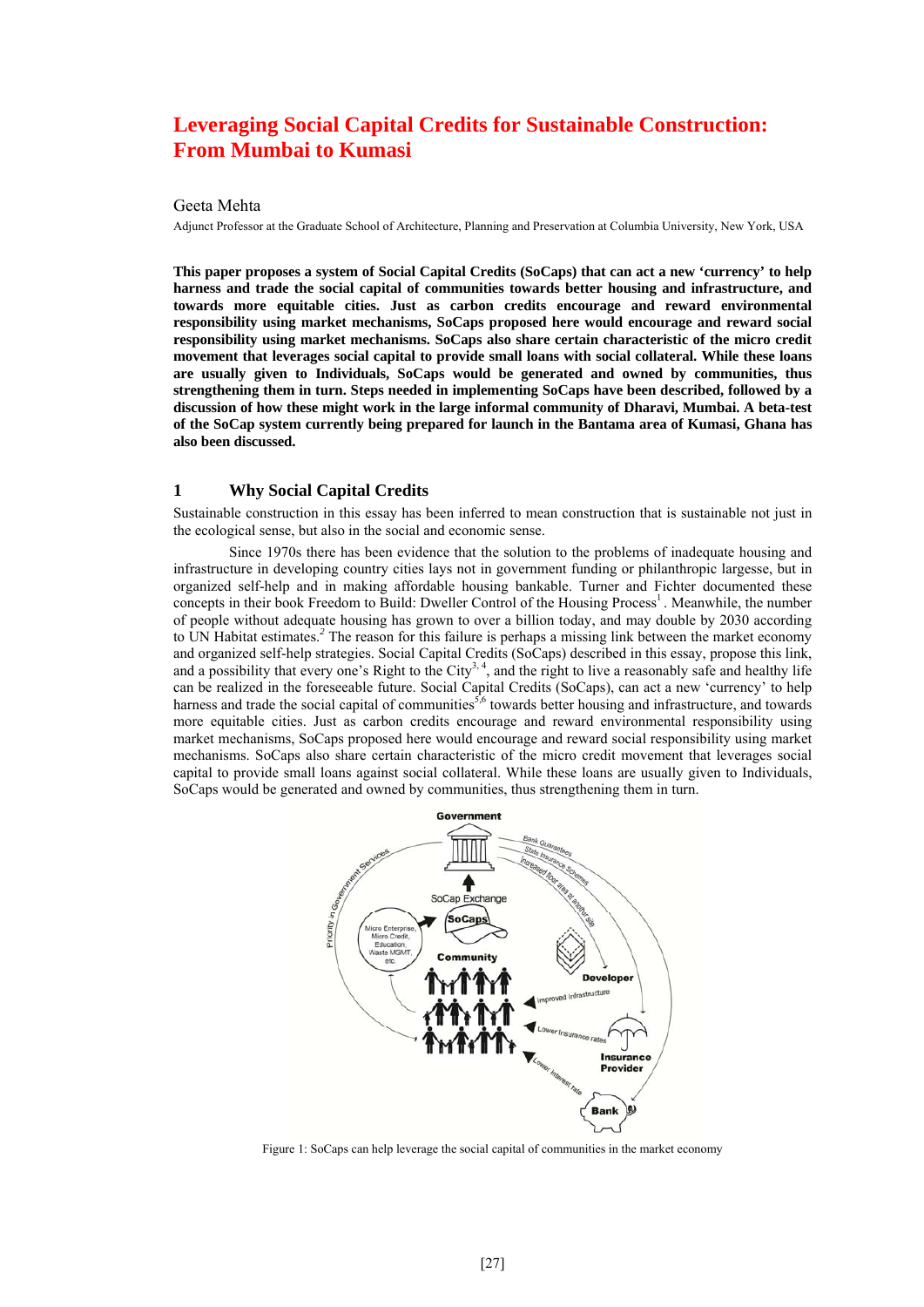#### **2 Why SoCaps?**

The true wealth of cities cannot be measured in monetary terms alone, and development efforts that ignore the social wealth of communities are counterproductive. Conceptualizing and measuring urban development focusing just on short-term profits for the real estate industry or other vested interests diminishes and eventually destroys the social capital of cities. Once this wealth is destroyed, functions such as cultural and ecological stewardship, social accountability, community building, care of the aged, protecting the public realm of cities, and other functions that communities do efficiently and naturally then fall to the government. While successful and wealthy governments might be able to perform these functions at great costs, cashstrapped and poorly run governments simply cannot perform these, resulting in breakdown of the social compact, law and order, rise of social inequity and the possible radicalization of youth on both side of the opportunity divide.

Studies by scholars such as Knack and Keefer<sup>6</sup> conclude that civic cooperation and social equity boost economic growth. In his book The Fortune at the Bottom of the Pyramid, C. K. Prahalad makes an economic case for including all segments of society into the free market.<sup>7</sup> Robert Putnam in his book *Bowling Alone: The Collapse and Revival of American Community*<sup>8</sup>  *posits that governments are more successful in places rich in social capital.* Disconnects along economic and social fault lines in cities today are depleting that social capital and have the potential to undermine economic growth, human security, and peace. While the concept of social capital has been discussed since L.J. Hanifan first used the term in 1916, SoCaps could be a possible way to put it to practical use in the market economy. SoCaps would promote community-led neighbourhood improvements and empower people to partner with the government in building and improving their own housing, neighbourhoods and cities in transformative ways. This can also make rich as well as poor people active participants in the urban development process. The process of accruing and trading SoCaps can also result in the development of local leadership and capacity building, which can be an asset to any government in partnering with communities to implement government programs. This has been discussed in some detail in the case of Dharavi later in this document.

Micro-housing for a billion people in desperate need of housing in the developing world is a huge business opportunity. Bringing its value-engineering acumen from Nano cars to low-income housing, Tata Housing is beta testing its US\$750 Flatpack house in India. However, most affordable housing entrepreneurs in India, and countries, as well as public organizations such as SEHAB (Sao Paulo Municipal Housing Secretariat), have trouble attracting market investments. SoCaps could possibly change that. Developers could improve housing and infrastructure in underserved communities, and trade SoCaps thus earned for additional FAR (floor area ratio) or incentives at another site in the city they wish to develop, just as is done in the case of Transfer of Development Rights mechanisms in use today in many cities around the world.

SoCaps can also help in empowerment of women by rewarding the work they do for their communities, which carries no direct monetary reward and is therefore not given due acknowledgement by their families of communities. Women and girls in poor families in developing countries are usually discouraged from participating in community meetings and projects that can benefit them, as it takes time away from their household or other chores. SoCaps could be the alternative currency they bring to the family and the community, which can later be traded for better infrastructure and economic betterment for all. When a mother gets her child vaccinated and sends her daughter to school, it benefits the family, the neighbourhood and the city. At present, the city and the neighbourhood have no way to acknowledge the mother's contribution towards making it a better place. SoCaps can enable this to happen. When families along a street cooperate to keep their street clean and safe, and beautify it by growing flowers and trees, there could be a way to reward them with tools for further development. When a neighbourhood nurtures its public spaces and ensures that they are accessible to all, the city benefits and can reward this effort. SoCaps may also be viewed as a sort of barter, or sweat equity that the rich and poor can contribute to the city, and be acknowledged for.

# **3 How would SoCaps work?**

The paragraphs below discuss a three steps methodology of quantifying, trading and leveraging the social capital of neighbourhoods by using principals of the market economy:

- 1. Setting up of a SoCap Exchange (SoCapEX)
- 2. Accruing SoCaps
- 3. Trading SoCaps for a better life

These steps are described below, followed by a discussion of how these might work in the large informal community of Dharavi, Mumbai. A beta-test of the SoCap system currently being prepared for launch in the Bantama area of Kumasi, Ghana has been described after that.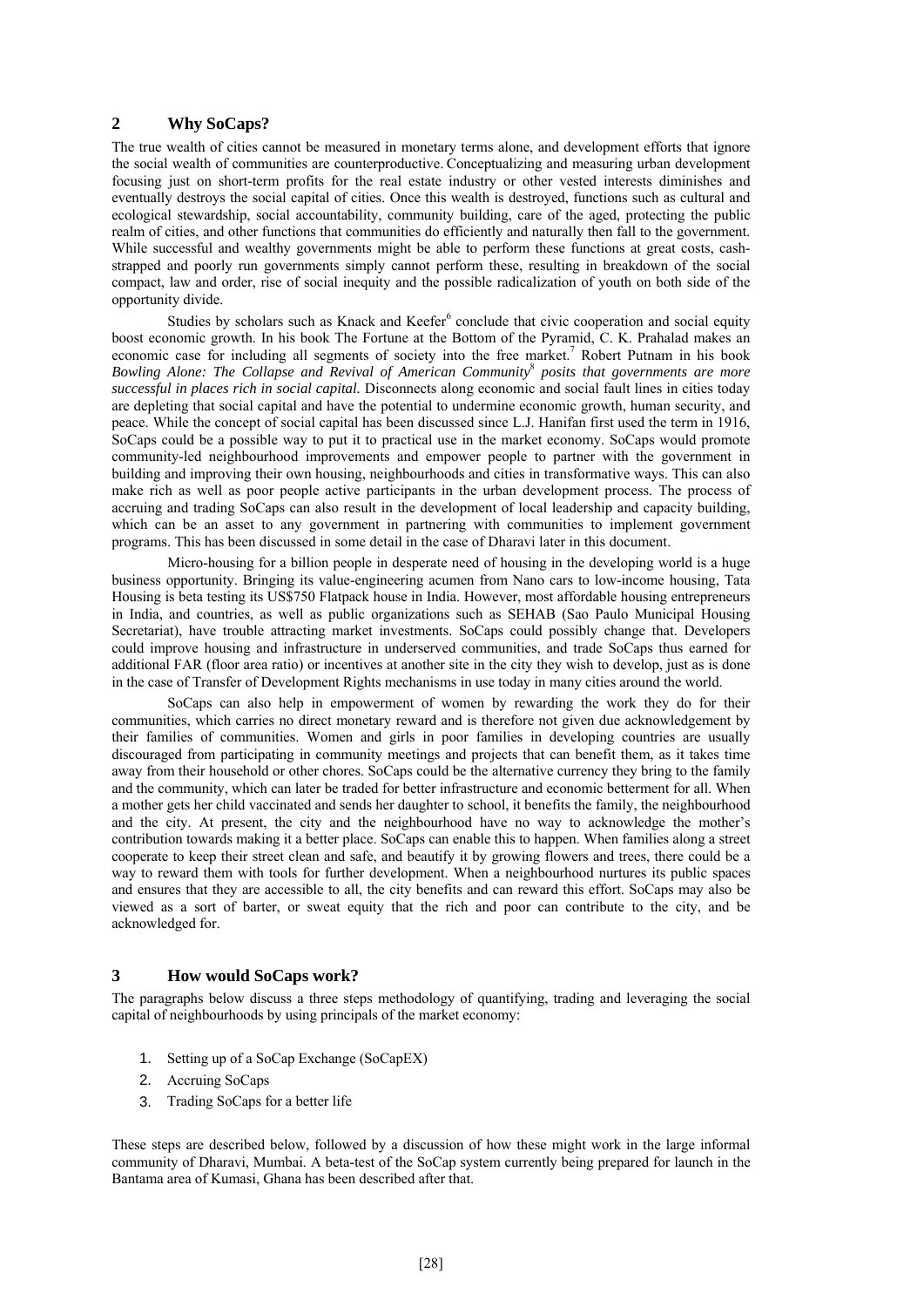#### **3.1 Setting up of a SoCap Exchange (SoCapEX)**

While SoCaps would leverage social capital of communities just as microcredit organizations do, they will need a more formal trading platform, because actors from outside the community would also be involved. It is proposed that city governments set up trading platforms (SoCapEX) that would work along the lines of the Carbon Trade Exchanges. Local exchanges can also be set up for smaller municipalities or large neighbourhoods above a certain size in terms of populations, and be in turn linked to the larger SoCapEX.<sup>9</sup>

The fully developed SoCapEX is envisioned as a transparent regulatory authority with strong grassroots understanding and connections. It will be an accounting, validating, trading and settlement platform, and a marketplace for executing SoCap trades among neighbourhood groups and the local government and with service providers such as private developers, insurance companies, banks and others. The SoCapEX Board should include government officials, community leaders, business representatives, academics and NGOs, who will be collectively responsible for the development and oversight of SoCapEX. SoCapEX would need to establish administrative procedures and publish them in easily accessible documents online and offline, so that communities and service providers, including real estate developers, know clearly what is expected of them and what they can expect in turn. These documents should be in written as well as audio-visual formats, so that communities with different languages or with low literacy levels can also access them effectively.

It is proposed that a SoCapEX Registry be set up where community groups can register before they can start collecting SoCaps. The process of registration should be free and include only filling up of simple forms to establish the measurable improvements for which the community is planning to earn SoCaps, and to insure that these improvements make a measurable positive difference in city. The baseline for the existing conditions in the community related to that goal will also need to be established. The process of collecting and redeeming SoCaps should be a community celebration, rather than a bureaucratic nightmare. Much of this process can be designed so that it can be accomplished online. Information about the location of the community, and as much as is known about the demographic mix, health, education and other indicators can be exchanged between the authorities and the community at this point, but the lack of this information should not delay the process of registering for SoCaps. It would be as useful for the community to have government statistics about themselves, as it would be for the government to have any statistics that the community has gathered about themselves in self-surveys. It has been proven by Society for the Promotion of Area Resource Centers (SPARC) in Mumbai and other NGOs that information collected by communities themselves is more reliable than that collected by surveys conducted by outsiders, and that the process of collecting such information is in itself a capacity building and empowerment process for the communities. While a person being interviewed for survey by an outsider may give answers that s/he believes the interviewer wants to hear, answers given to fellow community members conducting the survey tend to be more accurate. The SoCap registry can thus, over time, become a valuable database and a resource for the government and communities of development indicators of neighbourhoods.

# **3.2 Accruing SoCaps**

Communities could accrue SoCaps for their accomplishments, such as micro-enterprises that help the local and city economy; waste management enterprises that keep the city clean and sustainable, planting and caring for trees and amenities on the street and in public spaces; help in restoring the flood plain and waterways in their neighbourhoods; percentage of children vaccinated; percentage of girls in schools and colleges, etc. While one cannot quantify the impact of lack of toilets on human dignity, or the lack of a safe place to sleep on the physical and mental development of a child, indicators of community's strength can be measured. Some of these actions, such as sending children to school, may only be allowed in neighbourhoods where majority of people are below the poverty line and not already doing so. Neighbourhoods where majorities of people are above the poverty line may earn SoCaps for environmental remediation, running training centers for skill enhancement, schools, and health clinics that are accessible to everyone, or other actions that benefit the entire city. A neighbourhood may also take up larger city projects such as cleaning up the part of the beach front and enhancing public spaces that are truly open to public. While people may be already paying taxes- SoCaps will encourage people to give of themselves to their city. Instead of asking what their city can do for them, people may come up with creative ways in which they can help their city.

Local leaders and NGOs could act as sponsors to help communities develop and submit SoCaps to the SoCapEX for ratification and future trades. Community leaders or NGOs could also become aggregators for SoCaps, enrolling community groups into blocks of SoCap earners. Social and religious institutions such as schools, churches, temples, mosques and social clubs could help organize and help people to earn SoCaps. Existing groups such as micro-credit groups of women are natural candidates for becoming SoCap Groups. Kitty parties are a ubiquitous form of social pastime for women in Mumbai, mostly from middle and highincome families. Similar groups exist in other countries also. SoCaps could encourage such groups to take on meaningful projects for their city. While communities currently have little reason and no framework for prioritizing joint activities, the SoCap system can help them recognize the social strengths they already possess and to focus jointly on the important and shared challenges that face them. It will also assure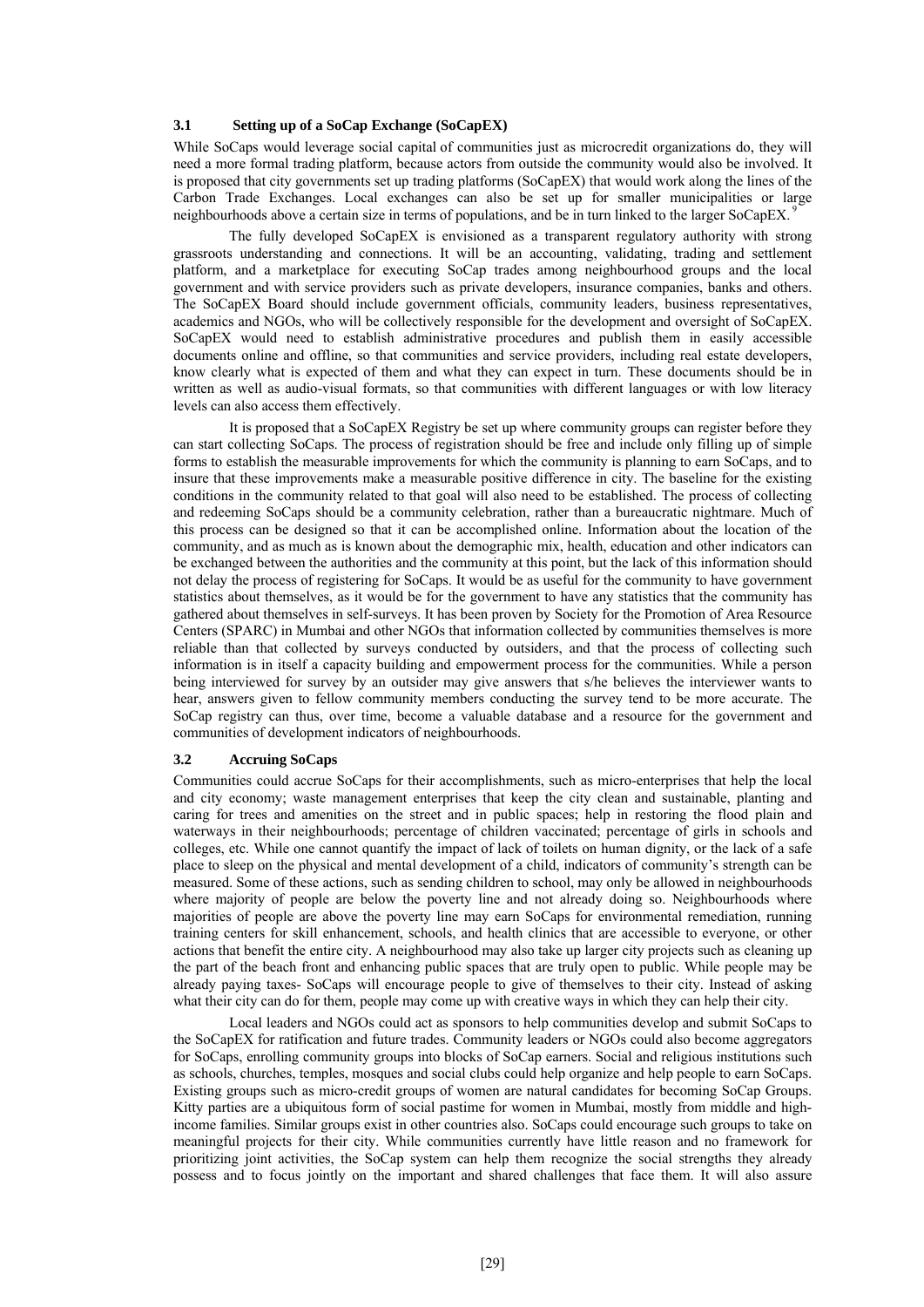communities that the government values them as contributing members of society and wants to help them towards a better future.

The difficulty of measuring the value for social endeavours and improvements should not be underestimated, and a provision for periodic reviews of what can and cannot accrue SoCaps should be considered. However, as community improvements often occur over years or decades, an element of certainty and continuity in earning SoCaps is necessary in order to motivate change. The value of SoCaps must be proportional but should be high enough to motivate genuine and sustainable improvements in a neighbourhood and the city. Large goals may be broken up into smaller achievable steps and corresponding awards made possible. Successful communities could also earn SoCaps by mentoring and helping other communities and by acting as consultants to the government.

Community designed and led procedures to measure if a SoCap project has legitimately led to the measurable improvements will be important and will need to be developed and managed in a transparent manner in partnership with the SoCapEX. This could start with clear and measurable goals set jointly at the time of registration. At that time, a digital and/or hardcopy worksheet could be created from pre-developed templates to track progress. The completed worksheet, along with the community's self-evaluation, should form a significant part of the entire process, since this in itself is expected to contribute to community's skill and civic pride. SoCapEX will then only need to review the worksheets with the community to jointly decide if the improvements that were proposed at the time of registration have indeed taken place. The power of the Internet and ubiquitous mobile phones could be harnessed to make the recording of SoCaps on the worksheet and the transactions with SoCapEX easily accessible to people. Examples of this could include a text message to the SoCap community manager each time a child has received vaccination, a meeting of the selfhelp group of women held, or skills training for young entrepreneurs completed.

The decision of what constitutes a community will need to be based upon local conditions. It may also be possible or necessary in some circumstances that SoCaps for certain actions are awarded to families, a group of families, and a neighbourhood. The size and limits of the group or a neighbourhood can be decided at the time of registering a goal in the SoCap Registry. The number should be such that it is likely to trigger an internal system of incentives, self-monitoring, and pride of achievement within the communities.

# **3.3 Trading SoCaps for a Better Life**

Once the communities have collected the requisite number of SoCaps, they could trade them via SoCapEX for things that they cannot do by themselves without outside assistance, such as priority in getting municipal sanitation and water supply, improved streets, street lighting, Internet services, and environmental remediation. Certain SoCap awards may only be allowed for below poverty line (BPL) neighbourhoods, such as lower rates for health insurance, lower interest loans or higher rates on savings from commercial banks, and skill-building scholarships for local youth.

Real estate developers could be incentivized to improve housing and infrastructure in informal neighbourhoods, or to build the public amenities needed, and trade SoCaps thus earned for additional FSA (floor space index, also called FAR or floor area ratio) or incentives at another site nearby or within the same city, under the "Transfer of Development Rights" mechanism. Neighbourhoods could also be paired with other sites, so improvements there can occur in tandem with market-driven real estate projects in the city.

# **4 How might SoCaps work in Dharavi, Mumbai?**

The enormous real estate pressures on Dharavi spring from its advantageous location in Mumbai. Situated outside the city through most of its long history, it now finds itself at the heart of city, easily accessible by railway lines and highways. Low-income rental housing was built in this formerly remote location by the government around the fishing village of Koliwada which dates back nearly 400 years, and pre-dates Mumbai. Informal settlements have sprung up around and in between the government rental housing and Koliwada over time, and now the whole area gets erroneously called "the largest slums in Asia".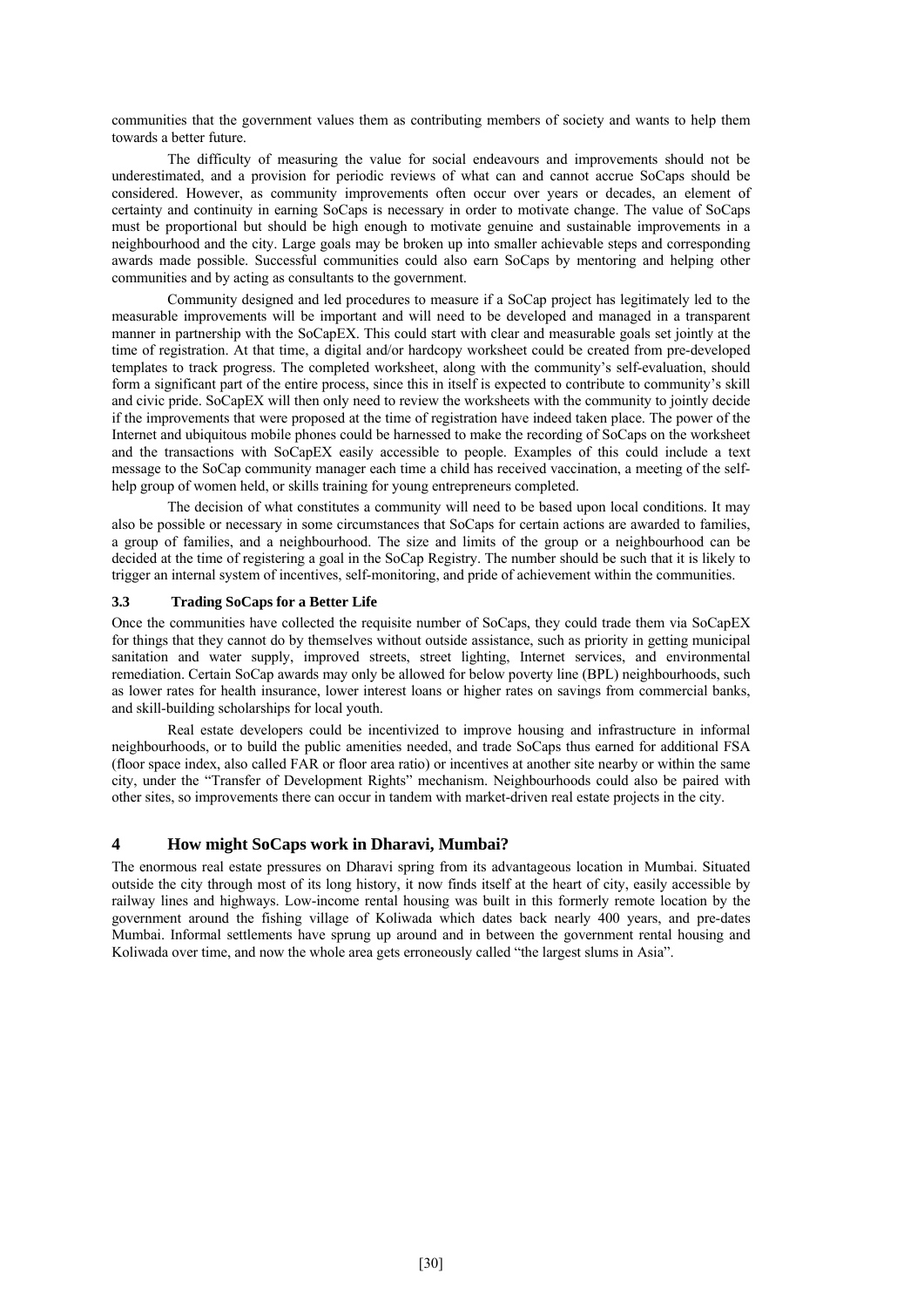

Figure 2: Location of Dharavi is marked on an aerial photomontage of Mumbai, showing its central location.

SoCaps spring from the social capital of communities, and Dharavi has a wealth of that. It is an agglomeration of nearly 90 distinct communities, each made up of migrants who originally came from a specific part of India. Friends and family members have since been joining them. Residents who have been in Dharavi for some time have established small and growing businesses, cultural traditions, and their own social and religious institutions. They have developed a way to life in which people help each other to compensate for the severe lack of infrastructure and civic services in Dharavi. All too often we hear about what is wrong with slums, but rarely of what is right with them -- and there is a lot that is right with Dharavi. In his book *Shadow Cities*, Robert Neuwirth concludes that when people move to cities they make more money, find better health care and education, and have fewer children, thereby contributing to the resolution of the persistent development challenges of our time<sup>10</sup>. This is certainly true of Dharavi. With a population of about 500,000, Dharavi contributes nearly a billion US\$ to the economy of Mumbai per year. Various services, recycling businesses and just-in-time small-scale production units in Dharavi are critical to the formal as well as informal businesses all over Mumbai. Dharavi also offers to new migrants a foothold and a springboard in the city, to begin climbing the economic ladder towards achieving middle-income lifestyle, however steep and slow it may be. What better alternative can Mumbai provide for the new migrants? This is yet another factor that makes Dharavi a great asset to Mumbai.

So why has there been such a strong effort to bulldoze Dharavi and put up high and middle-income income housing and offices in its place, exemplified by the recently scrapped Dharavi Redevelopment Plan (DRP)? This plan would have squeezed Dharavi's current residents into tall buildings occupying a fraction of the land Dharavi currently has, in a process often viewed by slum dwellers as "warehousing" them. While Dharavi's current high-density low-rise urban fabric is very conducive to enhancing social capital, putting people in poorly designed, cheaply built, and poorly maintained tall buildings would have destroying that social capital. This has been proven in the mid-rise buildings built under the government's Rajiv Gandhi Slum Redevelopment scheme in Dharavi. The reason that the DRP even came as far as it did before being stopped by residents and pressure from the advisory committee set up by the government is that the calculations for the DRP were made using monetary considerations alone. The enormous social capital of Dharavi was not taken into account in such calculations, nor their capacity to self-develop the land they occupy.

Social capital of the poor is more valuable than the land they are situated on, and could be leveraged by well-functioning communities, such as Dharavi and Annawadi in Mumbai, to purchase tenure of the land that they are located on using SoCaps, thus eliminating the ever-present fear of eviction. The power of providing land tenure to slum-communities is now well understood, based upon the work of Hernando de Soto<sup>12</sup> and others. 60% of Mumbai's population lives in slums that only occupy 6% of Mumbai's land. Since nearly double this land has been "granted" to civic clubs and institutions serving the wealthy Mumbaikars in the last decade, giving tenure to slum dwellers should not be a hard issue if political will can be rallied for it, using SoCaps. Providing land tenure to slum communities is one of the goals of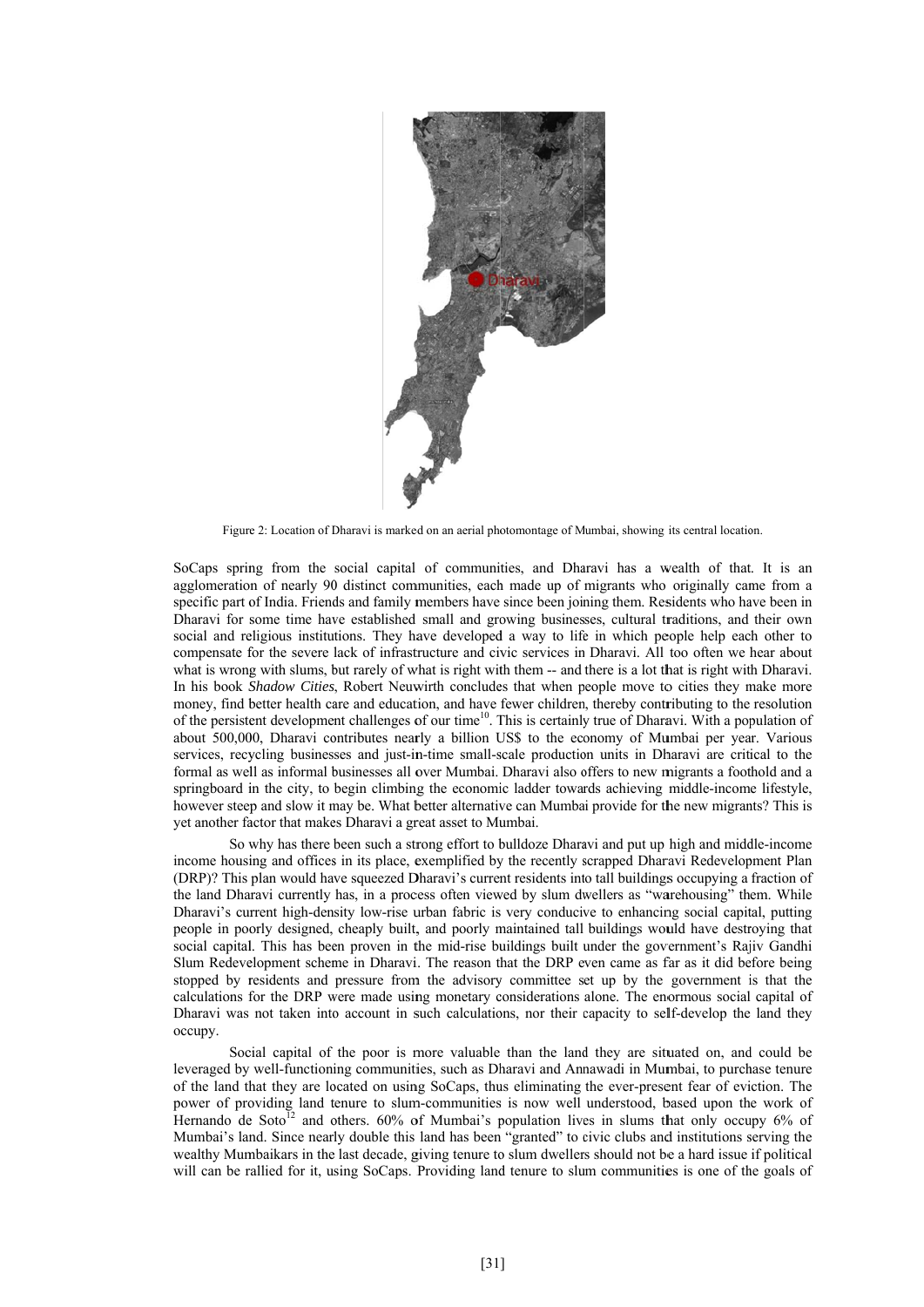another laudable scheme called Rajiv Awas Yojana (RAY) in India. This scheme could also benefit greatly by leveraging the social capital of communities through SoCaps. Communities could even be encouraged to form real-estate investment trusts (REIT) to self-develop their land and build additional income-generating properties and micro rental housing- with or without RAY. Such income could then be used to further enhance the physical and social infrastructure for communities. Micro-investments in infrastructure by a large number of people in the REIT can be an alternative to the limited resources of the government. Once people in Dharavi get legal tenure and critical infrastructure and services, they have the capacity to quickly make their neighbourhood into a middle class neighbourhood within a decade or so. This may mean that Dharavi will gentrify and local people will eventually be displaced. However, this will be done on their terms and their place, and not mandated by the bulldozer-based schemes such as the DRP mentioned above.

With a population of nearly half a million, Dharavi could perhaps form its own SoCapEX-D. Neighbourhoods in Dharavi could register there to start gathering SoCaps. These could be collected for keeping the streets clean, for sending girls to school, for getting children vaccinated, for forming women's saving clubs or micro credit groups, for starting and running small scale businesses that benefit Dharavi and the city, for recycling Mumbai's waste, a low carbon footprint, for remediating the Mithi River and preserving the riverbank for ecological benefit to the whole city, and for maintaining the Cricket Ground as a public space open to all. The communities can then trade these SoCaps for priority in getting infrastructure and services that have been deliberately denied to Dharavi, such as paved roads, dependable power, clean water and sanitation. Neighbourhoods in Dharavi can negotiate for lower interest rates in getting bank loans; negotiate for lower health insurance, and other social services. The entire city of Mumbai can benefit greatly from acknowledging and supporting the social capital of Dharavi, and its entrepreneurial and resilient people. Just as has been the case in Japan, informal settlements develop into great neighbourhoods if provided with these services.

Developers who were planning to implement the Dharavi Redevelopment Plan can perhaps be redirected to help install state of the art infrastructure in Dharavi, and earning SoCaps that they can trade in for incentives in developing the land parcels at the Eastern Waterfront or elsewhere in Mumbai. Specific infrastructure and improvement projects in Dharavi can be linked to another site, so that the improvements in Dharavi have to be completed before a higher floor space index (FSI) or other incentives are given to developers. Much of the public infrastructure in New York has been built by providing such incentives to developers. The comfortable plazas, street trees, waterfront parks, and public art that make New York special were achieved that way. There is no reason that the Transfer of Development Rights (TDR) cannot be successfully used to maintain and enhance the social capital of places like Dharavi, while making Mumbai a more equitable city. Mumbai needs to turn back from allowing gated communities for the rich, in unsustainable suburbs or high-rise inner city locations, to nurturing its own pedestrian friendly and cosmopolitan traditions that allowed people from diverse ethnicities and income groups to live together in a symbiotic way in recent history, compared to other more segregated cities in India and the developing world.



Figure 3: The Friday roadside mosque in Dharavi is an example of the community's self-organization capacity.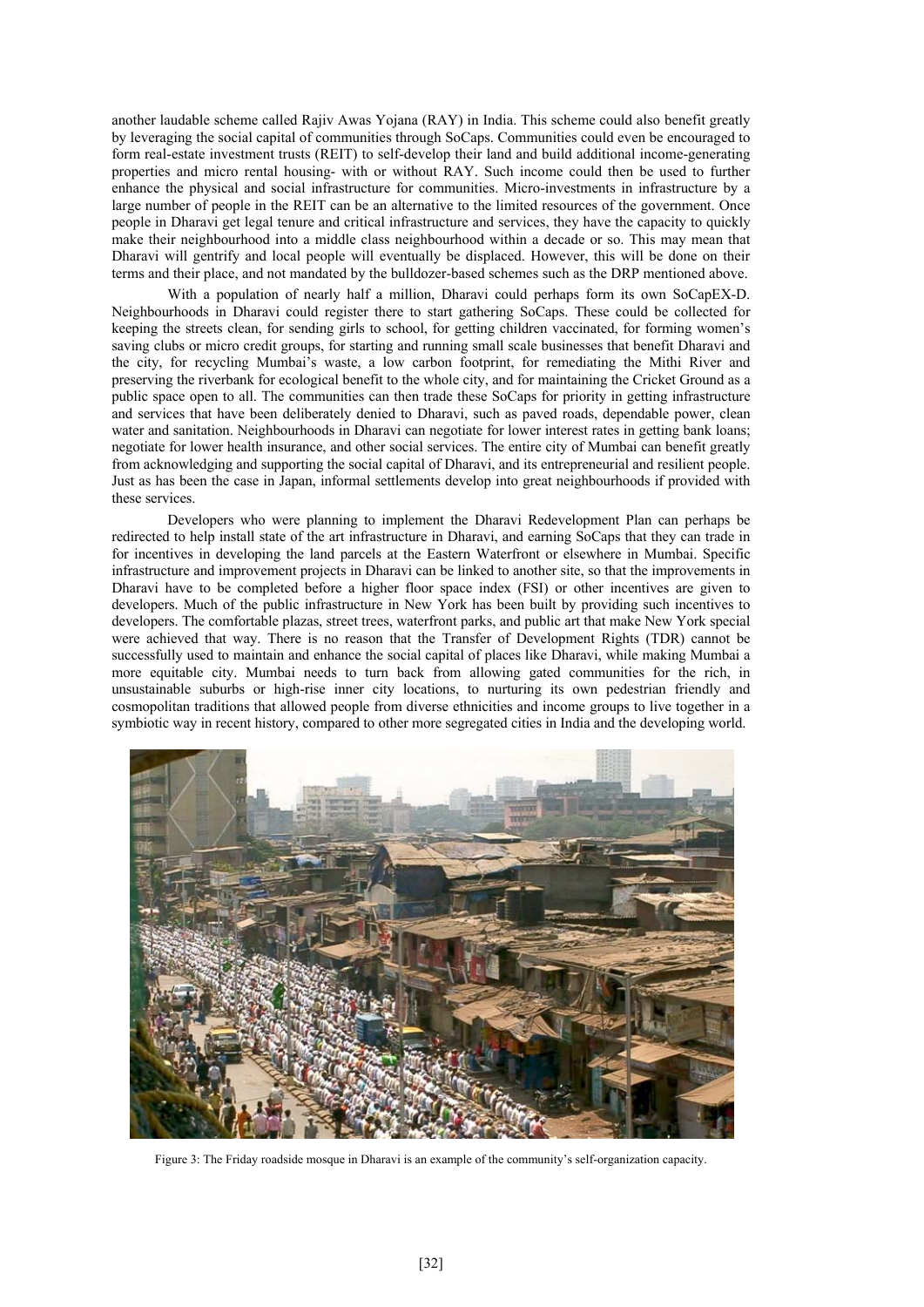

Figure 4: The Fish Market in Koliwada is entirely run by local women

The alternative to informal settlements like Dharavi being allowed to self-develop has been played out in many countries around the world, so the results are clear for everyone to learn from. From Beijing to Istanbul to New York, bull dozers have destroyed well-functioning poor communities rich in social capital, and dispersed them farther out from the city centre. Such urban renewal, even when called by its newer names, deprives poor people of their livelihood that is often dependent upon the proximity to the city, and robs them of the social capital that allowed them to survive the harsh conditions in neighbourhoods under-served by urban infrastructure. Local governments often characterize target neighbourhoods as slums so that they can justify handing them over to developers to reap profits by redeveloping them into high-income housing or shopping malls, and theoretically but not usually in practice, to increase the city's tax base<sup>11</sup>. Such expedient urban redevelopment makes cities increasingly more segregated between the rich and poor. Successful cities derive their dynamism from mixed-income and mixed-use developments. Well-functioning cities also ensure that higher density developments are located only on public transport routes, and that each new development contributes to the public realm in by creating quality public spaces and pedestrian friendly roads accessible to all, not just to people within gated communities.

SoCaps can also help in implementation of well-intentioned government programs such as the Jawaharlal Nehru National Urban Renewal Mission in March 2011 (JNNURM) program in India. According to the Comptroller and Auditor General's (CAG) report entitled Performance Audit of JNNURM, only 22 of the 1,517 housing projects approved under the scheme were completed by the due date.<sup>12</sup> Diversion of funds and inappropriate allocation of benefits are among the several problems in the top-down delivery mechanisms of well-funded schemes such as this one. This and other programs in India can be far more successful if communities are directly harnessed as partners in implementing them. Communities in informal settlements that were expected to benefit from these schemes could have been made custodians of the specific projects under this scheme. Local governments could empower communities with technical and management support and let them lead development work, with all progress and accounting put online for access by all stakeholders. Local people could monitor the progress of projects and organize local labour to help as needed. Local materials, local builders, and building methods could enhance job-creation and herald systemic change. Communities that succeed in getting the schemes implemented in an effective way could earn SoCaps that can be used to 'earn' children's playgrounds or other community facilities. If the JNNURM scheme had been implemented using SoCaps, it would have also triggered other benefits, not just in urban development, but also in environment, health, and economic sectors. Collective action is an indicator of social capital, which in turn spurs the generation of further social capital. Unlike other forms of capital, and in contrast to the idea of '*homo economicus'*, SoCaps will belong to the community, thus strengthening it.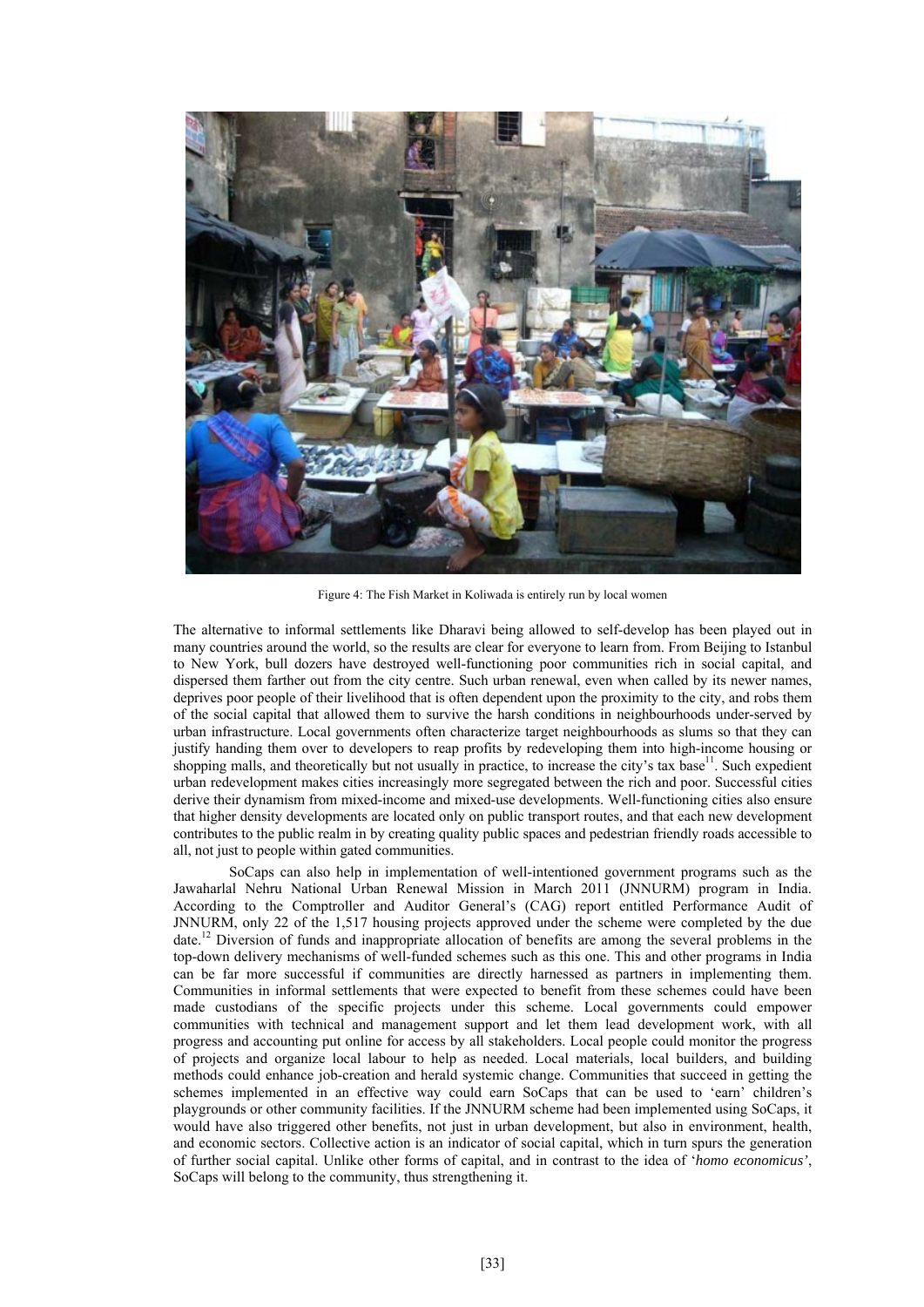The potential role SoCaps can play in protecting and remediating the environment also deserves particular note. The power of communities becoming stewards of a section of a beach front, bird habitats, mangroves, or a river bank can help heal the fast deteriorating ecology of Mumbai, and indeed elsewhere too. SoCaps can also be linked to historic preservation of buildings and historic neighbourhoods. As one example, the wonderful and relatively well preserved historic neighbourhood of Khotachiwadi in Mumbai, which is currently experiencing intense real estate pressures and could be lost within a decade, could be saved by using SoCaps. Residents could earn SoCaps for preserving the neighbourhood, and the developers could earn SoCaps for helping restore and re-purpose some of the old homes that are deteriorating. In turn the developers could receive incentives or higher FSA in another location that can be linked to Khotachiwadi.

# **5 SoCap Beta-test in Kumasi, Ghana**

The SoCap concept is currently being prepared for beta testing at Bantama Sub-Metro, located close to the city centre of Kumasi, the second largest city in Ghana. Bantama Road is a bustling shopping and entertainment area. One of the largest markets in Western Africa was also located at the Racecourse near Bantama Road, but has recently been evacuated to make room for a gated community of luxury villas. Markets in Ghana are largely run by women, and this market was no exception. Market women have since moved on to a new alternative locations provided by the government. In cases where the alternative locations were not good for business or too far, these market women have occupied sidewalks and setbacks of busy roads. While the older women manage the retail operations, younger women from the countryside, called Kayoyo, are hired by them and the customers to carry and transport heavy loads on their heads.



Figure 5: View of unfinished social housing in Asakore Mampong seen from Sawaba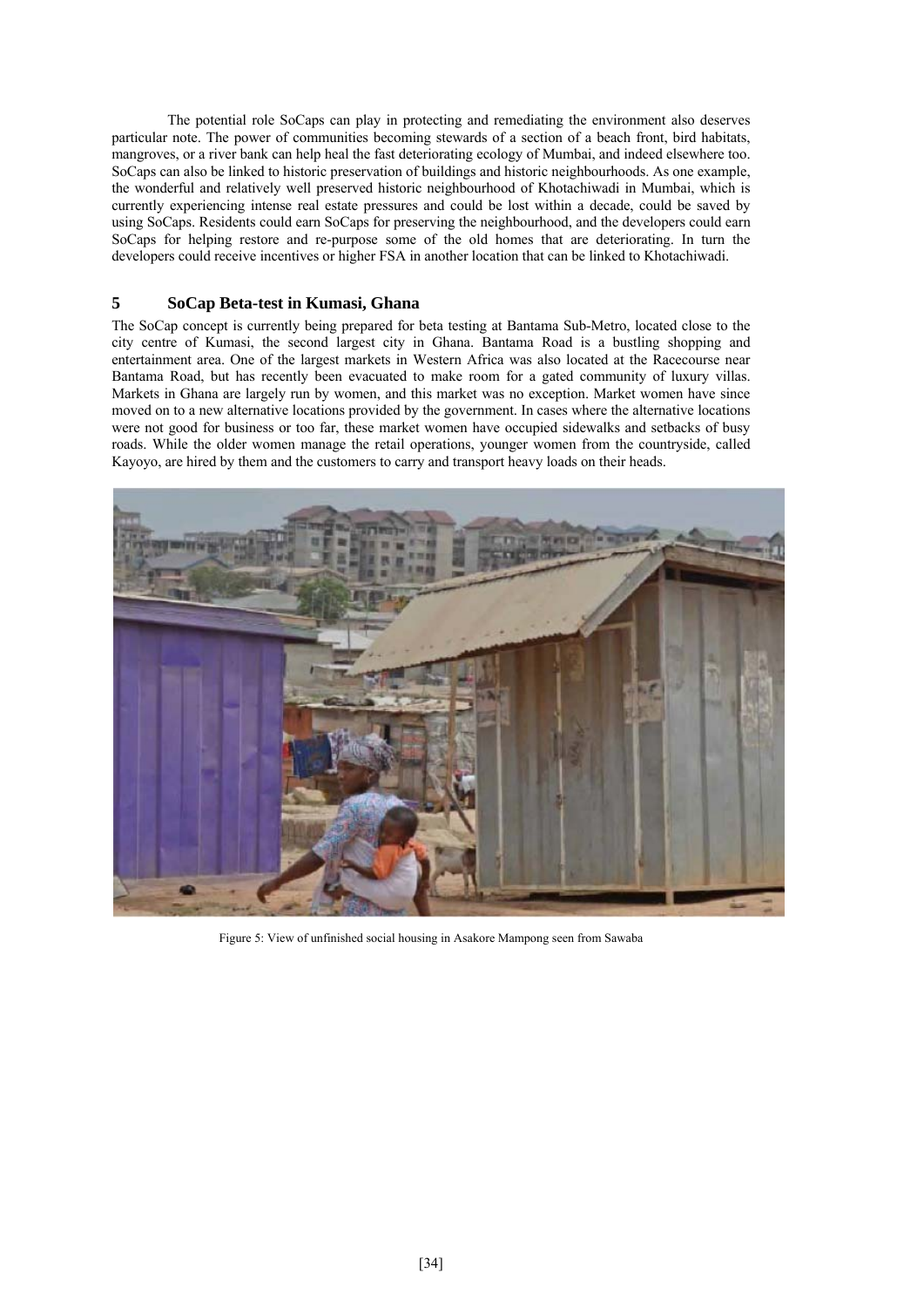

Figure 6: Most markets in Ghana are run by women with very limited access to urban amenities and services

Millennium Cities Initiatives of the Earth Institute at Columbia University, which is committed to helping selected cities in Africa meet the Millennium Development Goals, has been working in Kumasi to help bridge large gaps that currently exist in provision of minimal healthcare and other services for the market women of Bantama. One important piece of this effort is the plan for Bantama Women's and Girl's Center, for which land has already been provided by the Kumasi Metropolitan Assembly. Local stakeholders in this project include Bantama Sub-Metro Authority, groups of market women's associations and the Kwame Nkrumah University of Science and Technology. The SoCap concept will be beta-tested at the Bantama Center for Women and Girls through its planning, construction and operation stages.

The Bantama Center for Women and Girls is expected to be built in part by providing SoCaps to builders and real estate developers in exchange for giving them additional FAR (floor area ratio, also called FSI or floor space index) in other locations in Kumasi. Local businesses will also be incentivized to provide services and training at the Bantama Center in turn for SoCaps. The goal of this project is not just to build a building and an empowering institution, but also to use the building and the building process as an empowering tool for the market women of Bantama. This includes the use of local, innovative or energy saving materials that women can learn to use and deploy in their own homes; ways to make the building comfortable without expensive air-conditioning; low-tech labour-intensive building methods which women can learn and then use as an income-producing skill later; bio-toilets which women can then build or get built in their own homes and communities; water harvesting devices, and more. SPARC has already deployed such building methodologies in Mumbai with much success. Women who help with planning, construction or operation of the Center can earn SoCaps, which they can later trade for services that the Center will provide, for Talktime on their mobile phones, or vouchers on public buses that the Women's Center will negotiate for them. KNUST has also offered to help negotiate favourable rates from banks and insurance companies for members of the Bantama Women's Center.

Draft SoCap worksheets developed for this project have been included in the appendix of this paper. These have been based upon the Millennium Development Goals to which the Earth Institute is committed.

#### **6 Other SoCap sites in Kumasi**

The concept of SoCaps was initially developed by the author $14$  for the informal and severely underserved neighbourhoods of Akorem, Adukrom and Sawaba in Kumasi. Columbia University's Urban Design Studio